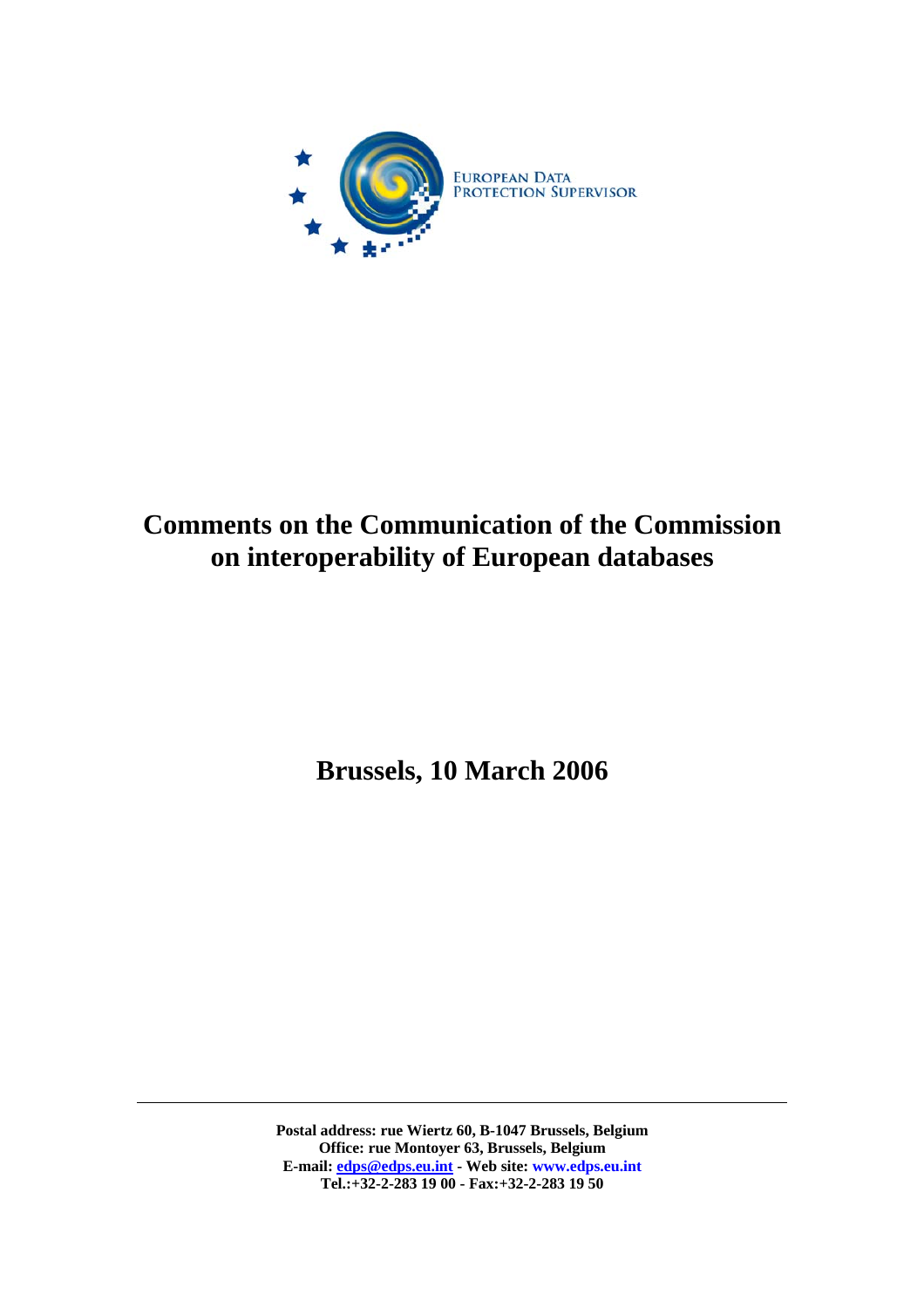## **Comments on the Communication of the Commission on interoperability of European data bases**

The European Data Protection Supervisor (EDPS) has noted the publication on 24 November 2005 of the Commission's Communication on improved effectiveness, enhanced interoperability and synergies among European databases in the area of Justice and Home Affairs (hereinafter, "the Communication")<sup>[1](#page-1-0)</sup>.

The EDPS welcomes any initiative, such as this Communication, which aims to improve the efficiency of EU large scale IT systems, to better protect the fundamental rights of the individual and to stress the need for in-depth impact assessments related to the development of these systems.

The EDPS has however some concerns regarding this Communication, both general and specific, which are underlined in this document.

#### **A. General comments on the concept of interoperability**

This Communication focuses on technical and organisational aspects of the concept of interoperability. However, the EDPS does not fully share the view that "interoperability is a technical rather than a legal or political concept". Indeed, it is obvious that making access to or exchange of data technically feasible becomes, in many cases, a powerful drive for de facto acceding or exchanging these data. One can safely assume that technical means will be used, once they are made available; in other words, it is sometimes the means that justify the end and not the other way around. This can lead to subsequent demands for less stringent legal requirements to facilitate the use of these databases: legal changes quite often confirm practices which are already in place.

The EDPS regrets that the concept of interoperability is not given an unambiguous and clear meaning in this Communication. The debate on interoperability has not led to widely shared conclusions and the notion ought to be better clarified.

Interoperability is mentioned not only in relation to the common use of large scale IT systems, but also with regard to possibilities of accessing or exchanging data, or even of merging databases. This is regrettable since different kinds of interoperability require different safeguards and conditions. This is for instance the case when the concept of interoperability is used as a platform of other proposed measures aiming to facilitate the exchange of information. The EDPS opinion on the principle of availability<sup>[2](#page-1-1)</sup> emphasised that although the introduction of this principle will not lead to new databases, it will necessarily introduce a new use of existing data bases by providing new possibilities of access to those data bases. This is one of the main reasons why the concept of interoperability has to be examined very carefully.

<span id="page-1-0"></span> $1$  http://europa.eu.int/eur-lex/lex/LexUriServ/site/en/com/2005/com2005\_0597en01.pdf

<span id="page-1-1"></span> $\frac{2 \text{ high-value maximum on } 1000 \text{ m}^2}{\text{http://www.edos.eu.int/legislation/Options} A/06-02-28}$  Opinion availability EN.pdf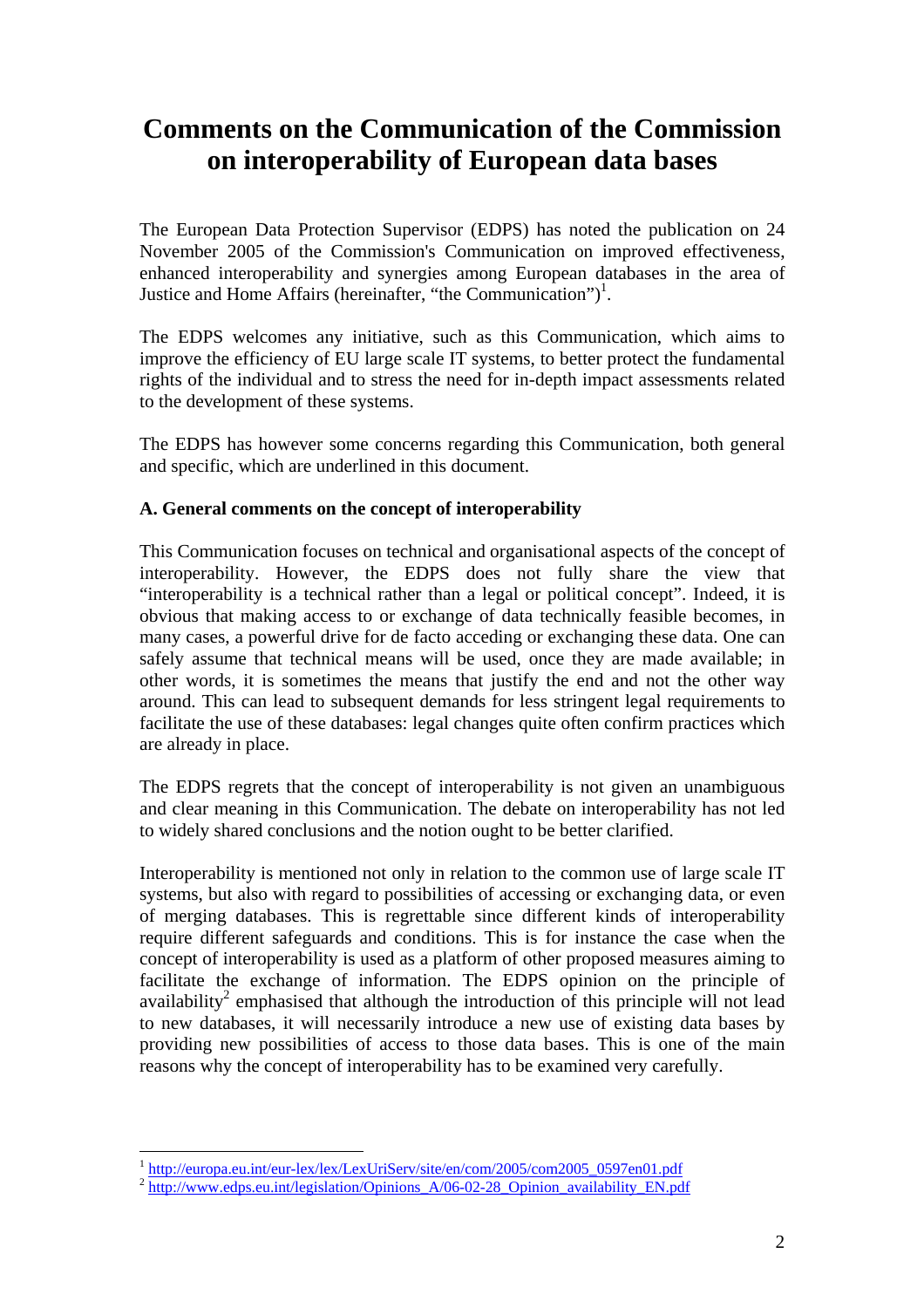Moreover, this Communication intends to propose new objectives for large scale IT systems which go beyond their original purpose and will therefore automatically require a new and complete analysis of their impact on the protection of personal data. In this context, the EDPS stresses that interoperability of the systems must be implemented with due respect for data protection principles and in particular the purpose limitation principle. Any limitation to the principles of data protection shall constitute an exception and shall only be implemented subject to strict conditions and with the necessary safeguards, technical or otherwise.

These considerations confirm once more the clear need for a legal framework on data protection in the third pillar that is fully consistent with the principles of data protection under the EC Treaty and that is applied effectively to guide developments such as those discussed in the Communication. In the following paragraphs the EDPS will address the main questions arising from the Communication. Other related questions have been addressed in his previous opinions on Access to  $VIS<sup>3</sup>$  $VIS<sup>3</sup>$  $VIS<sup>3</sup>$  and Data protection in the Third Pillar<sup>[4](#page-2-1)</sup>.

The EDPS is available to provide further guidance on concrete proposals and expects to be consulted in any case where Commission action stemming from this Communication, falls within the scope of Article 28 (2) of Regulation 45/2001.

#### **B. Use of biometrics as primary key**

 $\overline{a}$ 

1. One of the basic components of a database is a unique number also defined as a primary key and produced for every item on which information is gathered and stored. As an illustrative example, the number of the visa sticker which will be a part of the future VIS might be used as a primary key and all the information collected for a visa application will be linked to this unique number. This primary key is usually seen as a critical feature in the interoperability of databases, as the way these keys are defined varies from one database to another. Restrictions on the sharing of primary keys are often used as an efficient data protection tool. Interoperability is still possible in this case, but only if implemented through a less direct and better supervised process.

The use of biometric data, such as fingerprints or perhaps even DNA, as a primary key is promoted in this Communication. According to the EDPS, this use would not be compatible with the delicate balance referred to in part 2.1 of the Communication. These kinds of primary keys will offer the possibility to merge two and more databases in close to real-time and with very little effort. As it has been stated in the study for the Extended impact assessment of the Visa Information System<sup>[5](#page-2-2)</sup>, in a report commissioned by the European Parliament<sup>[6](#page-2-3)</sup> as well as in previous opinions of the  $EDPS<sup>7</sup>$  $EDPS<sup>7</sup>$  $EDPS<sup>7</sup>$ , biometrics are based on probabilities

<span id="page-2-1"></span><span id="page-2-0"></span>

<sup>&</sup>lt;sup>3</sup> [http://www.edps.eu.int/legislation/Opinions\\_A/06-01-20\\_Opinion\\_access\\_to\\_VIS\\_EN.pdf](http://www.edps.eu.int/legislation/Opinions_A/06-01-20_Opinion_access_to_VIS_EN.pdf) 4 http://europa.eu.int/eur-lex/lex/LexUriServ/site/en/oj/2006/c\_047/c\_04720060225en00270047.pdf

<span id="page-2-2"></span><sup>&</sup>lt;sup>5</sup> Study for the Extended impact assessment of the Visa Information System, EPEC final report, December 2004

<span id="page-2-3"></span>Study commissioned by the LIBE committee of the European Parliament, *Biometrics at the frontiers: assessing the impact on Society*, February 2005, Institute for Prospective Technological Studies, DG Joint Research Centre, EC. 7

<span id="page-2-4"></span><sup>&</sup>lt;sup>7</sup>[http://europa.eu.int/eur-lex/lex/LexUriServ/site/en/oj/2005/c\\_181/c\\_18120050723en00130029.pdf](http://europa.eu.int/eur-lex/lex/LexUriServ/site/en/oj/2005/c_181/c_18120050723en00130029.pdf) [http://www.edps.eu.int/legislation/Opinions\\_A/05-10-19\\_Opinion\\_SISII\\_EN.pdf](http://www.edps.eu.int/legislation/Opinions_A/05-10-19_Opinion_SISII_EN.pdf) .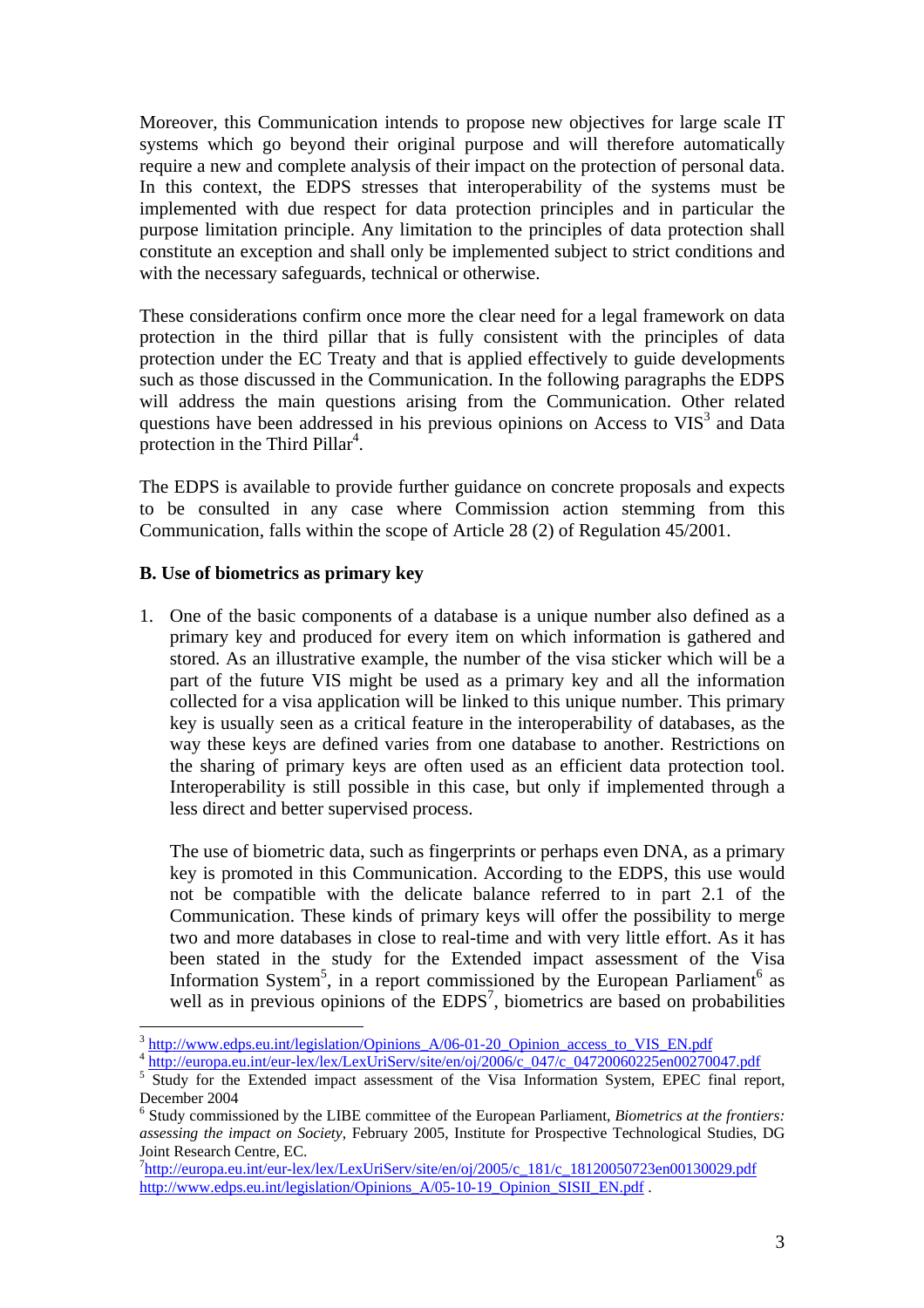and will not deliver the unambiguous key that is by definition required for primary keys of databases. This is likely to result in a breach of the principle of data quality.

2. Some of the potential scenarios described in this Communication envisage a pool of EU databases or even, in the case of fingerprints or DNA, of Member States databases. With these prospects, the aim of this Communication shifts from the notion of interoperability between databases to the concept of interconnected databases.

Technically allowed and catalysed by the use of biometric data as primary key, a new trend emerges. This trend, illustrated by very different projects like the Prüm Convention and the future European driving licence database, will lead to decentralised systems consisting of constellations of databases which will work more like peer to peer networks than centralised systems. The fact that the primary key can be generated *naturally* (in the case of biometric data) and is not produced by each system (in the case of a unique identifier) will also facilitate the growth of this pool of databases with the addition of a great diversity of databases using the same easily and freely accessible primary key.

This aggregation of databases also increases the risk of "function creep" when the interlinking of two databases designed for two distinct purposes will provide a third one for which they have not been built, a result which is in a clear contradiction of the purpose limitation principle.

This trend will eventually be detrimental to the harmonisation of personal data protection rules in the EU. In particular, it will affect a harmonised implementation of data protection rights, by lessening the possibility of an effective and consistent supervision at both the EU and member states levels.

### **C. Specific comments**

- 1. It is regrettable that the protection of personal data has not been explored sufficiently as an inherent part of the improvement of the interoperability of relevant systems. The EDPS suggests adding to this Communication a more consistent analysis on data protection, including privacy-enhancing technologies to improve both effectiveness and data protection.
- 2. The EDPS agrees wholeheartedly with the Commission's view that underexploitation of existing systems is regrettable, and that a better use of those systems is a priority. Before creating new databases or new functionalities, investments should be made in ensuring full use of already existing databases. The EURODAC inspection recently conducted by the EDPS with the cooperation of the Commission's services aims not only at supervising the proper use of the central system but also at providing recommendations for improving its protection and its efficient use.
- 3. The Communication calls for better coherence as regards input of data categories in information systems, which is to be welcomed. For instance, the harmonisation of criteria for alerting individuals in SIS II also serves the interests of the data